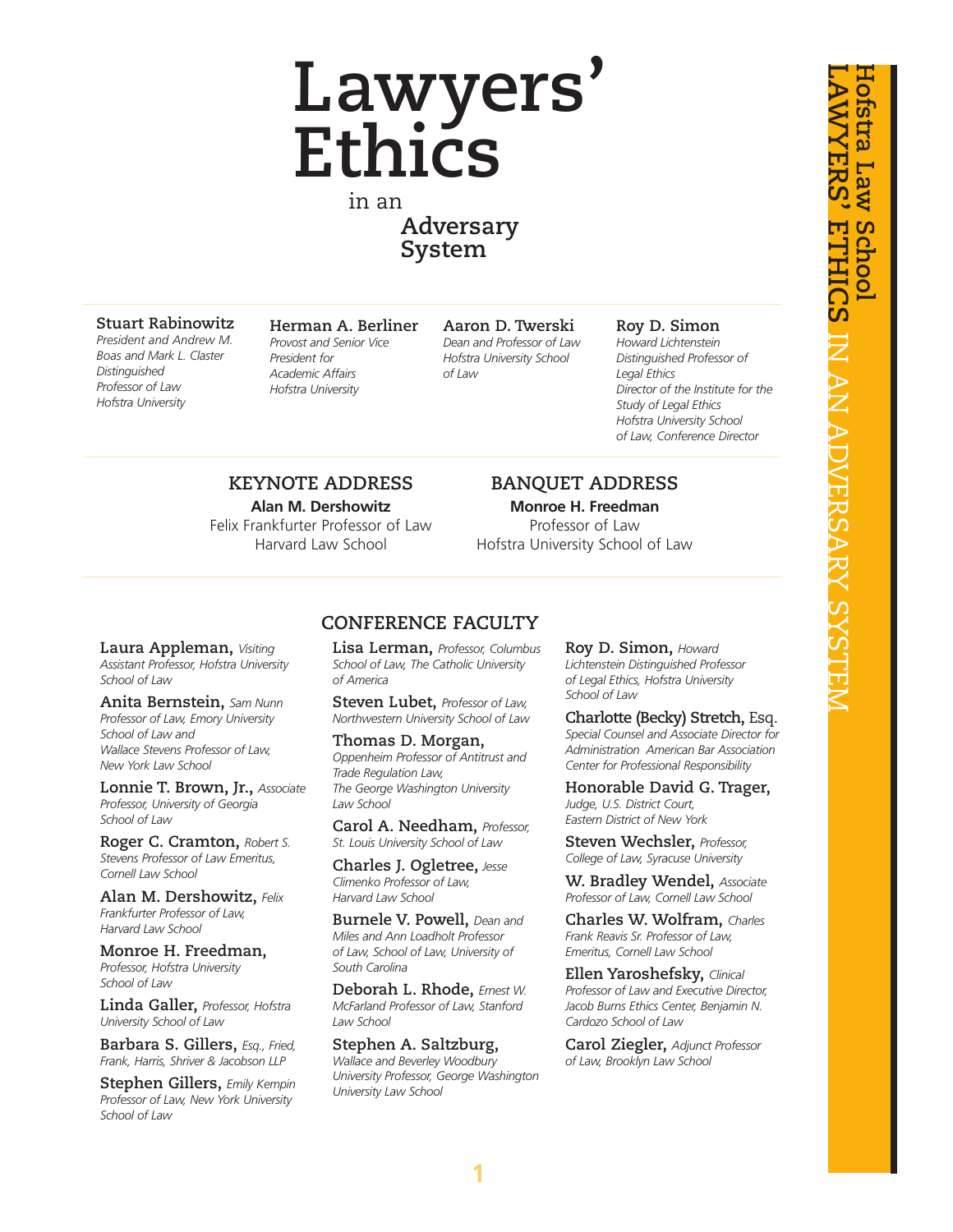# **Sunday, October 30, 2005**

| 8 a.m.-4 p.m.         | <b>CONFERENCE REGISTRATION</b><br>Hofstra Cultural Center Foyer<br>Sondra and David S. Mack Student Center<br>North Campus |
|-----------------------|----------------------------------------------------------------------------------------------------------------------------|
| $9-11$ a.m.           | <b>BRUNCH</b>                                                                                                              |
| $11-11:15$ a.m.       | <b>WELCOMING REMARKS</b>                                                                                                   |
|                       | <b>Herman A. Berliner</b><br>Provost and Senior Vice President for<br><b>Academic Affairs</b><br>Hofstra University        |
|                       | Aaron D. Twerski<br>Dean and Professor of Law<br>Hofstra University School of Law                                          |
|                       | <b>Roy D. Simon</b><br>Howard Lichtenstein<br>Distinguished Professor of Legal Ethics<br>Hofstra University School of Law  |
| 11:15 a.m.-12:15 p.m. | <b>OPENING ADDRESS</b>                                                                                                     |
|                       | Deborah L. Rhode<br>Ernest W. McFarland Professor of Law<br>Stanford Law School                                            |
|                       | "Legal Ethics in an Adversary System:<br>The Persistent Questions"                                                         |
| 12:15-2:15 p.m.       | <b>AFTERNOON SESSION I</b>                                                                                                 |
|                       | <b>Steven Lubet</b><br>Professor of Law<br>Northwestern University School of Law<br>"The Loyalty Trilemma"                 |
|                       |                                                                                                                            |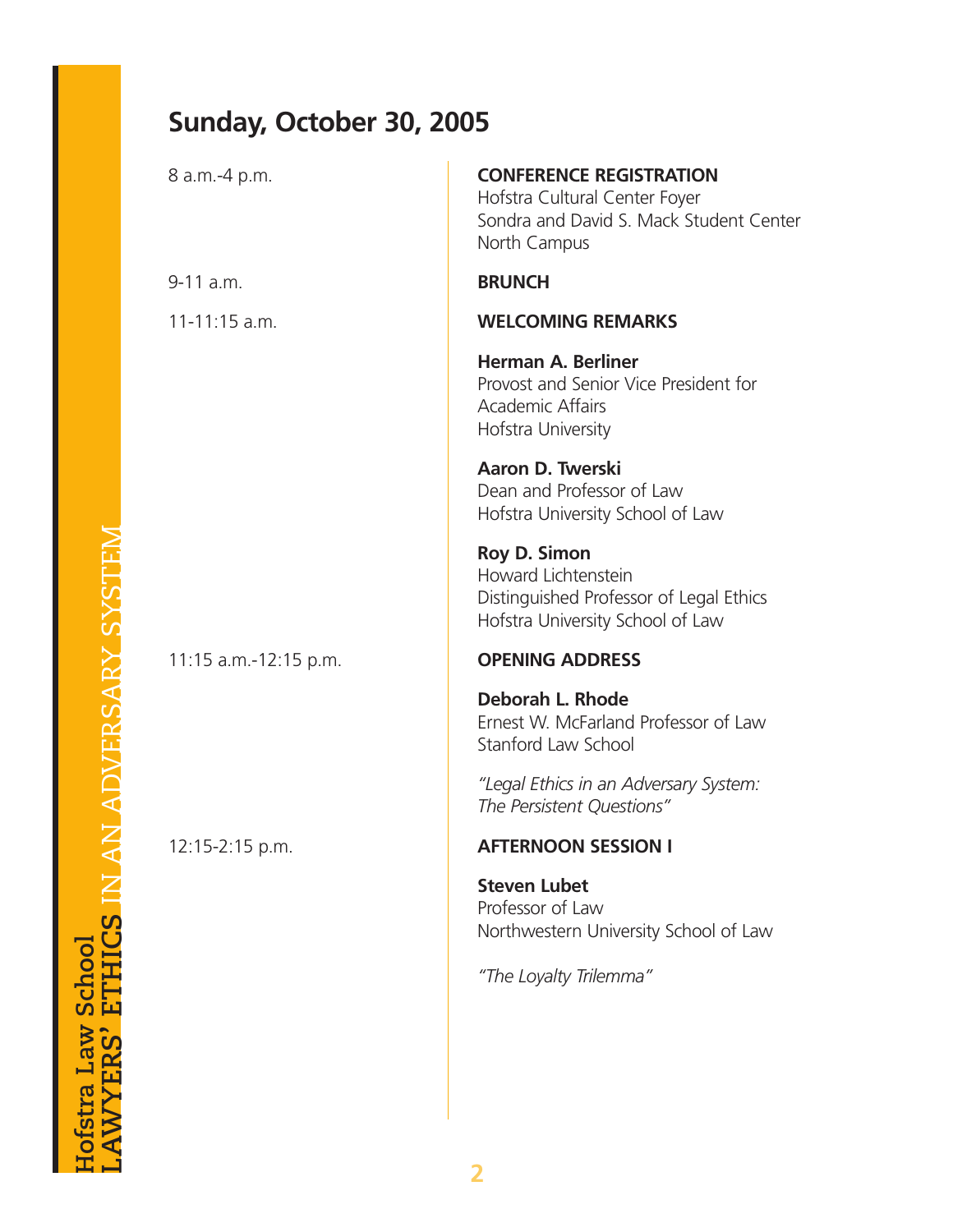**Barbara S. Gillers, Esq.** Fried, Frank, Harris, Shriver & Jacobson LLP

*"The Duty of Zealous Representation and the Corporate Lawyer: Some Hard Issues"*

#### 2:15-2:30 p.m. **COFFEE BREAK**

#### 2:30-4:45 p.m. **AFTERNOON SESSION II**

**Charles W. Wolfram** Charles Frank Reavis Sr. Professor of Law, Emeritus Cornell Law School

*"Cautionary Thoughts About Lawyer Liability As Fiduciaries"*

### **KEYNOTE ADDRESS**

**Alan M. Dershowitz** Felix Frankfurter Professor of Law Harvard Law School

*"Lawyers' Ethics in a Constitutionalized Adversary System"*

6 p.m. **BANQUET IN HONOR OF MONROE H. FREEDMAN** The Garden City Hotel

#### **BANQUET ADDRESS**

**Monroe H. Freedman** Professor of Law Hofstra University School of Law

*"In Praise of Overzealous Representation: Lying to Judges, Deceiving Third Parties, and Other Ethical Conduct"*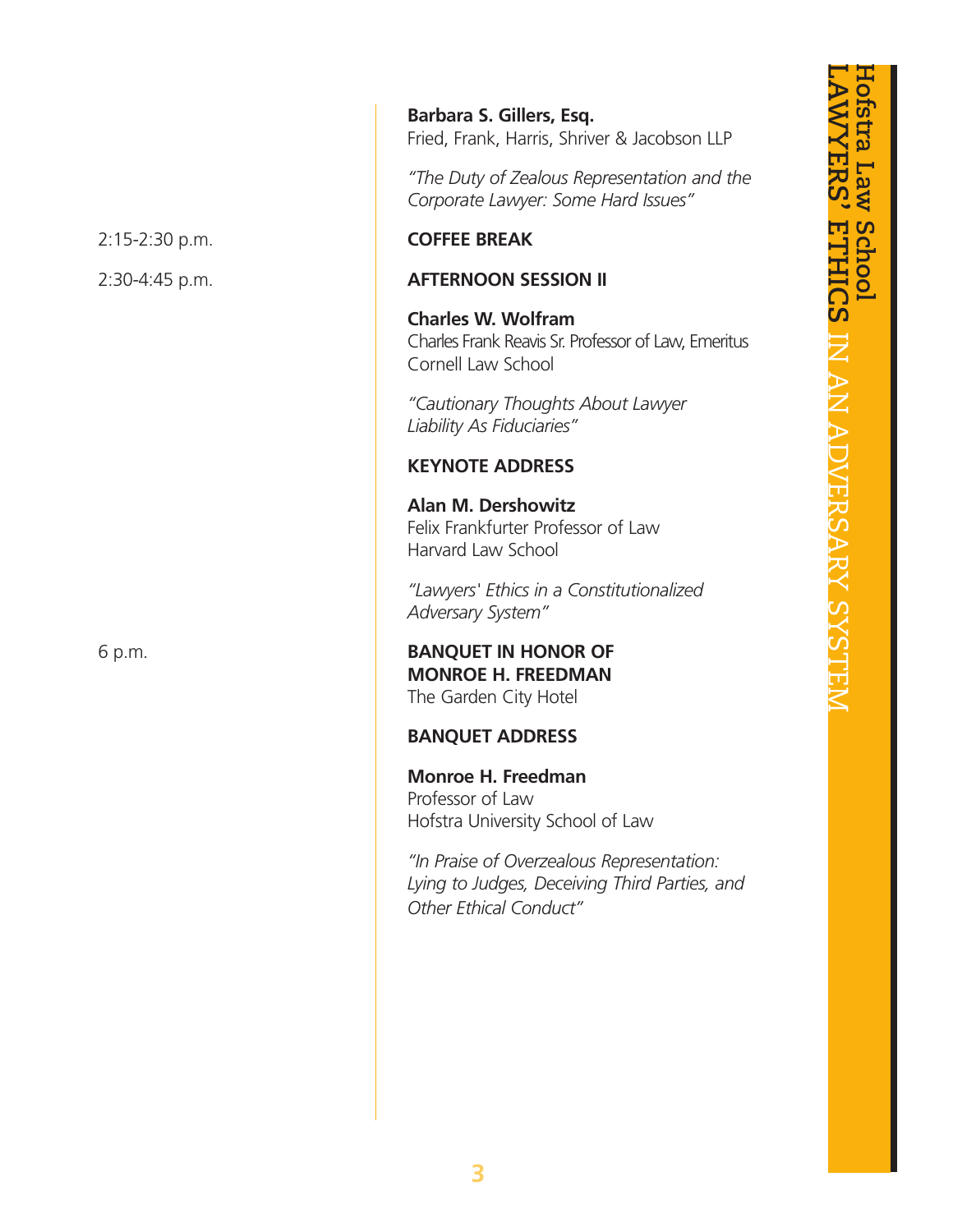# **Monday, October 31, 2005**

| 8 a.m.-3 p.m.  | <b>CONFERENCE REGISTRATION</b><br>Hofstra Cultural Center Foyer<br>Sondra and David S. Mack Student Center<br>North Campus                   |  |  |  |
|----------------|----------------------------------------------------------------------------------------------------------------------------------------------|--|--|--|
| 8-8:55 a.m.    | <b>BREAKFAST</b>                                                                                                                             |  |  |  |
| 9 a.m.-Noon    | <b>MORNING SESSION</b>                                                                                                                       |  |  |  |
|                | <b>Stephen A. Saltzburg</b><br>Wallace and Beverley Woodbury<br>University Professor<br>George Washington University Law School              |  |  |  |
|                | "A Grand Slam of Professional Irresponsibility<br>and Judicial Disregard"                                                                    |  |  |  |
|                | <b>Stephen Gillers</b><br>Emily Kempin Professor of Law<br>New York University School of Law                                                 |  |  |  |
|                | "The Perjurious Criminal Defendant: A Critique<br>of Freedman's Critique and All Other Solutions<br>(or Why Do We Keep Talking About This?)" |  |  |  |
|                | Lisa Lerman<br>Professor<br>Columbus School of Law<br>The Catholic University of America                                                     |  |  |  |
|                | "Dishonesty"                                                                                                                                 |  |  |  |
| Noon-1:30 p.m. | <b>LUNCHEON</b><br>Joan and Donald E. Axinn Library, 10th floor<br>South Campus                                                              |  |  |  |
|                | <b>LUNCHEON ADDRESS</b>                                                                                                                      |  |  |  |
|                | <b>Charles J. Ogletree</b><br>Jesse Climenko Professor of Law<br>Harvard Law School                                                          |  |  |  |
|                | "Charles Hamilton Houston and the Ethics of<br>Civil Rights Advocacy"                                                                        |  |  |  |
|                |                                                                                                                                              |  |  |  |

**Hofstra Law School<br>LAWYERS' ETHICS IN AN ADVERSARY SYSTEM a Law School LAWYERS' ETHICS** IN AN ADVERSARY SYSTEM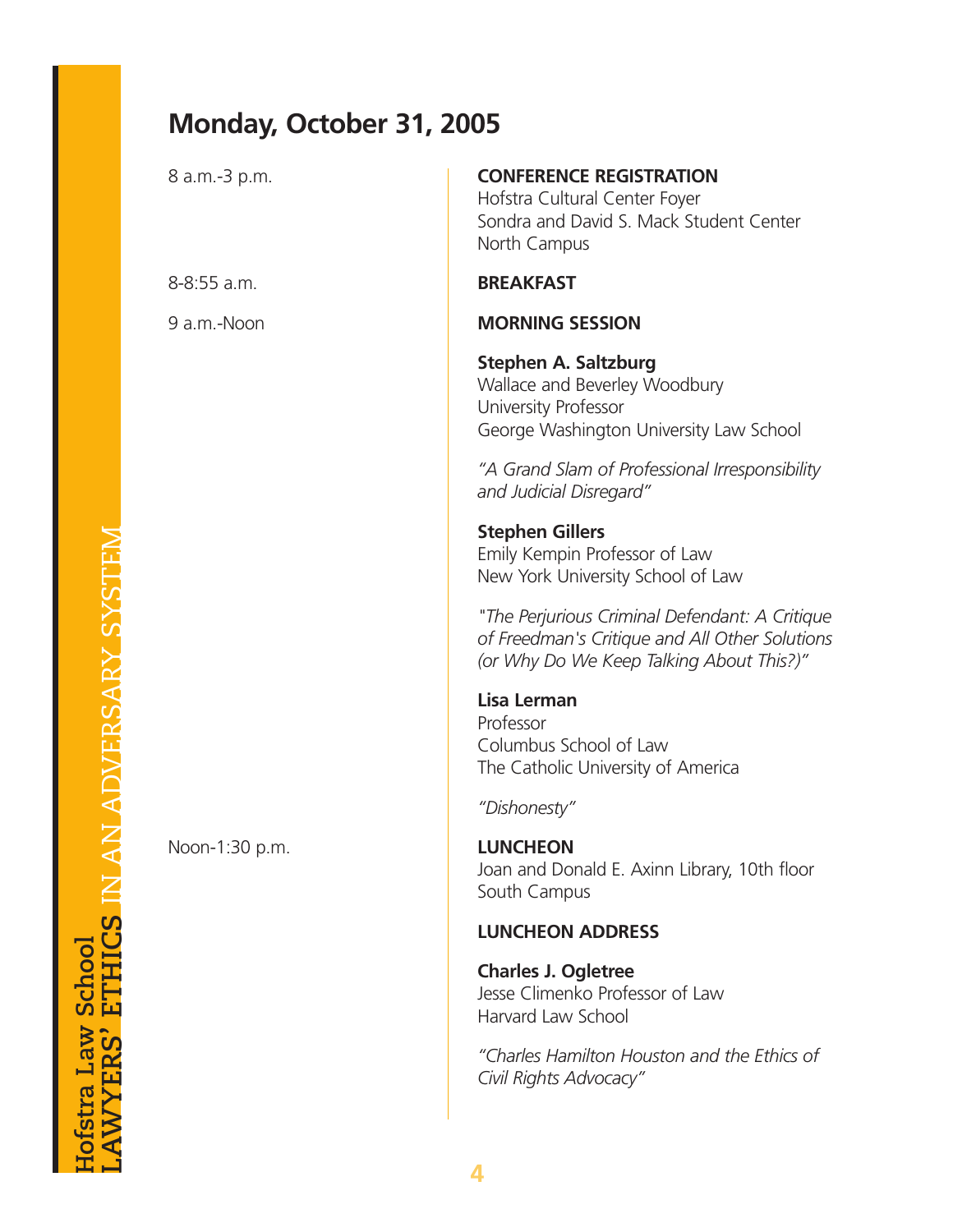### 1:30-4:30 p.m. **AFTERNOON SESSION**

**Lonnie T. Brown, Jr.** Associate Professor University of Georgia School of Law

*"Reconsidering the Corporate Attorney-Client Privilege - A Response to the Compelled-Voluntary Waiver Paradox?"*

**Thomas D. Morgan** Oppenheim Professor of Antitrust and Trade Regulation Law The George Washington University Law School

*"The Corporate Lawyer and the 'Three Hardest Questions'"*

#### **Anita Bernstein** Sam Nunn Professor of Law Emory University School of Law and Wallace Stevens Professor of Law New York Law School

*"Zeal"*

### 4:30-5:30 p.m. **INFORMAL GET-TOGETHER AND REFRESHMENTS**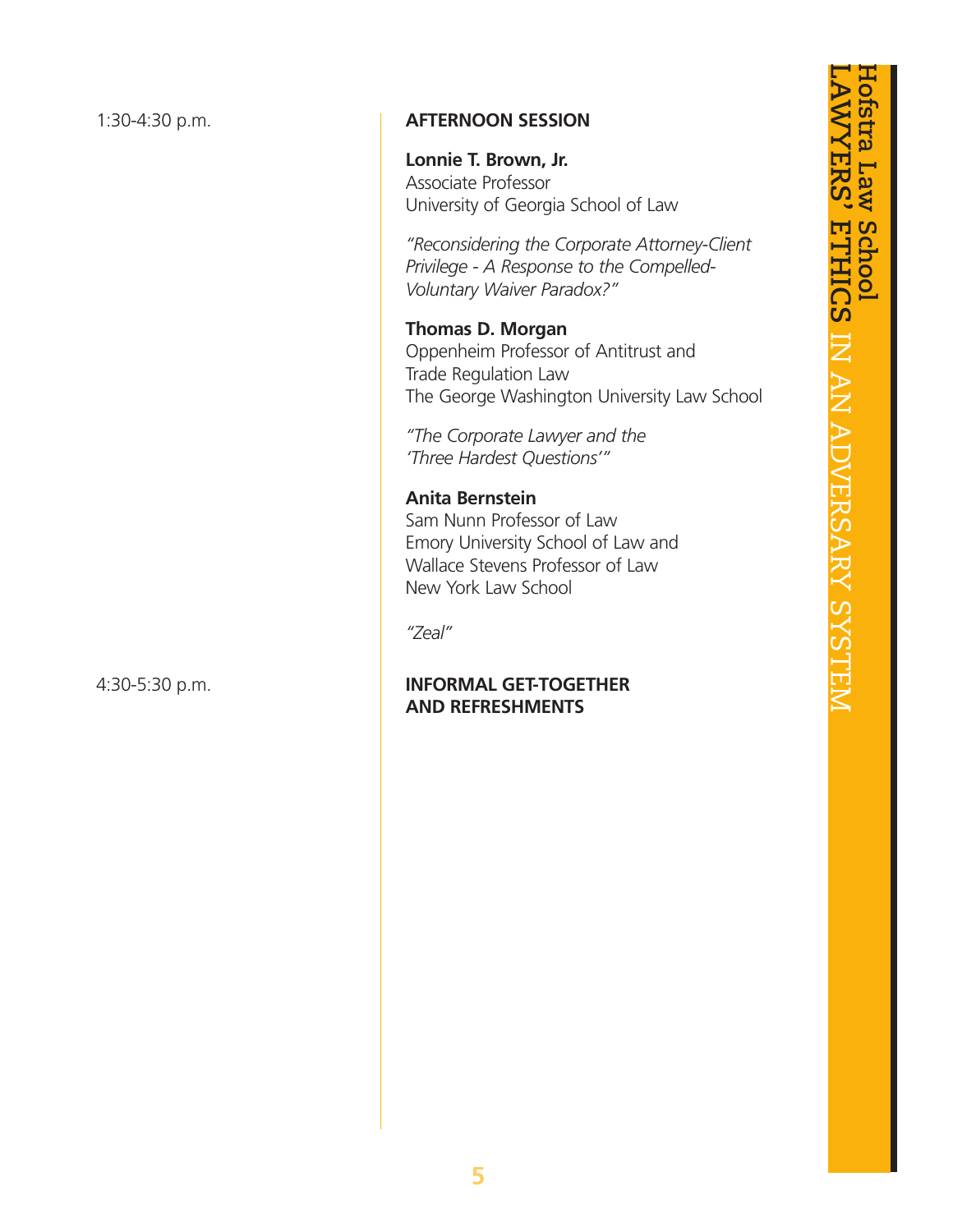# **Tuesday, November 1, 2005**

| 8 a.m.-3 p.m.  | <b>CONFERENCE REGISTRATION</b><br>Barbara and Maurice A. Deane Law Library Foyer<br>Hofstra University School of Law                                     |
|----------------|----------------------------------------------------------------------------------------------------------------------------------------------------------|
| 8-9 a.m.       | <b>BREAKFAST</b><br>Leeds Morelli & Brown Atrium<br>Hofstra University School of Law                                                                     |
| 9 a.m.-Noon    | <b>MORNING SESSION</b>                                                                                                                                   |
|                | <b>Roger C. Cramton</b><br>Robert S. Stevens Professor of Law Emeritus<br>Cornell Law School                                                             |
|                | "Counseling Non-Litigation Clients in an<br><b>Adversary System"</b>                                                                                     |
|                | <b>Ellen Yaroshefsky</b><br>Clinical Professor of Law and<br><b>Executive Director</b><br>Jacob Burns Ethics Center<br>Benjamin N. Cardozo School of Law |
|                | "How Secret Evidence Is Eroding the<br>Adversary System"                                                                                                 |
|                | <b>Burnele V. Powell</b><br>Dean and Miles and Ann Loadholt<br>Professor of Law<br>School of Law, University of South Carolina                           |
|                | "Creating Space to Be Ethical and Professional"                                                                                                          |
| Noon-1:30 p.m. | <b>LUNCHEON</b>                                                                                                                                          |
|                | <b>LUNCHEON ADDRESS</b>                                                                                                                                  |
|                | <b>Honorable David G. Trager</b><br>Judge, U.S. District Court for the<br>Eastern District of New York                                                   |
|                | "Do Ethics Rules Protect Lawyers or Clients?<br>Secret Taping and Some Other Illustrations"                                                              |
|                |                                                                                                                                                          |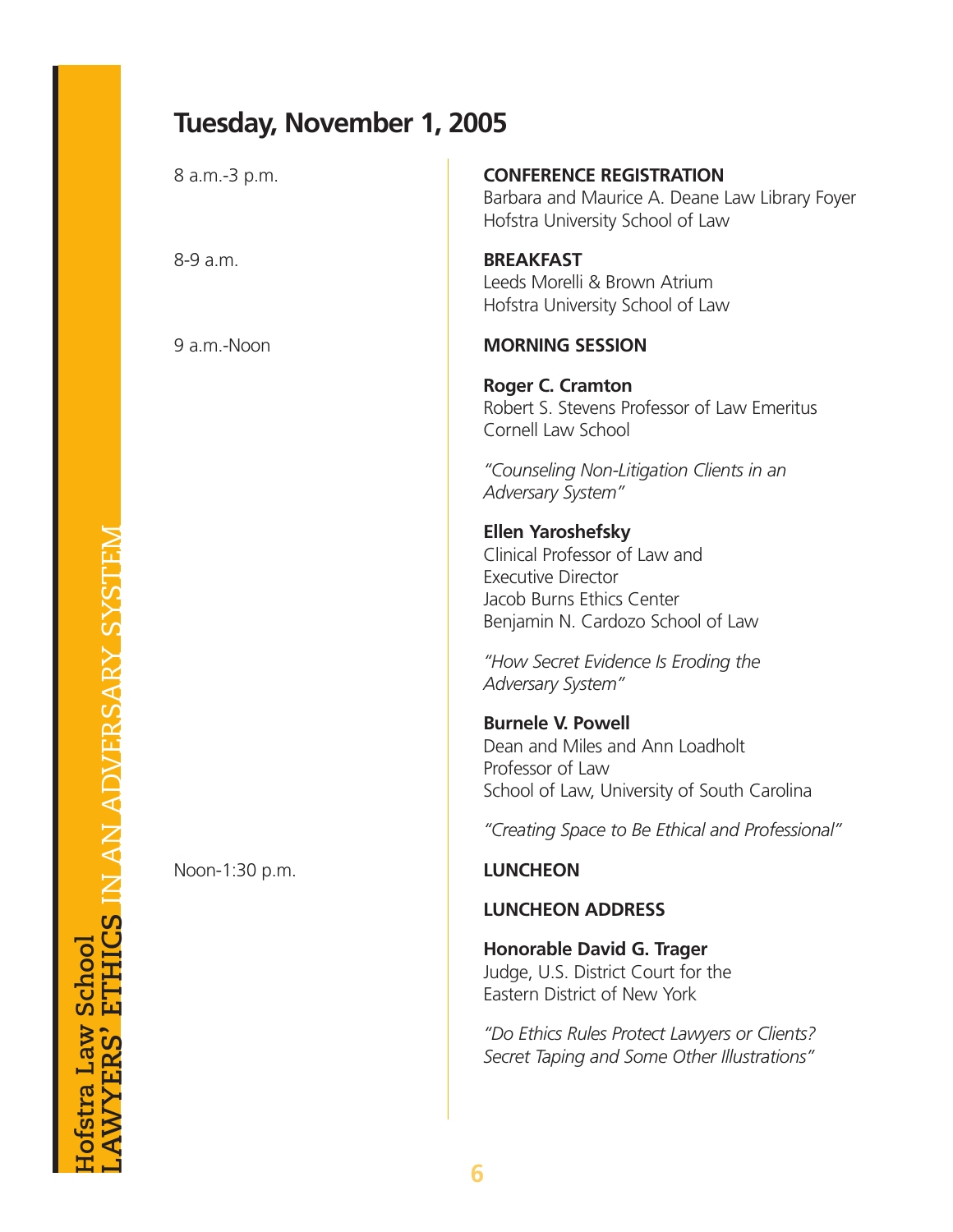### 1:30-3:30 p.m. **AFTERNOON SESSION**

**W. Bradley Wendel** Associate Professor of Law Cornell Law School

*"Institutional and Individual Justification in Legal Ethics: The Problem of Client Selection"*

**Roy D. Simon** Howard Lichtenstein Distinguished Professor of Legal Ethics Hofstra University School of Law

*"The Nuclear Option: Threatening a Grievance Against Opposing Counsel"*

### 3:30-5 p.m. **ROUNDTABLE DISCUSSION**

**Commentators: Laura Appleman** Visiting Assistant Professor Hofstra University School of Law

> **Linda Galler** Professor Hofstra University School of Law

**Carol A. Needham** Professor St. Louis University School of Law

**Charlotte (Becky) Stretch, Esq.** Special Counsel and Associate Director for Administration American Bar Association Center for Professional Responsibility

**Steven Wechsler** Professor College of Law, Syracuse University

**Carol Ziegler** Adjunct Professor of Law Brooklyn Law School

*Hofstra University School of Law has been certified by the New York State Board of Continuing Legal Education as an accredited provider.*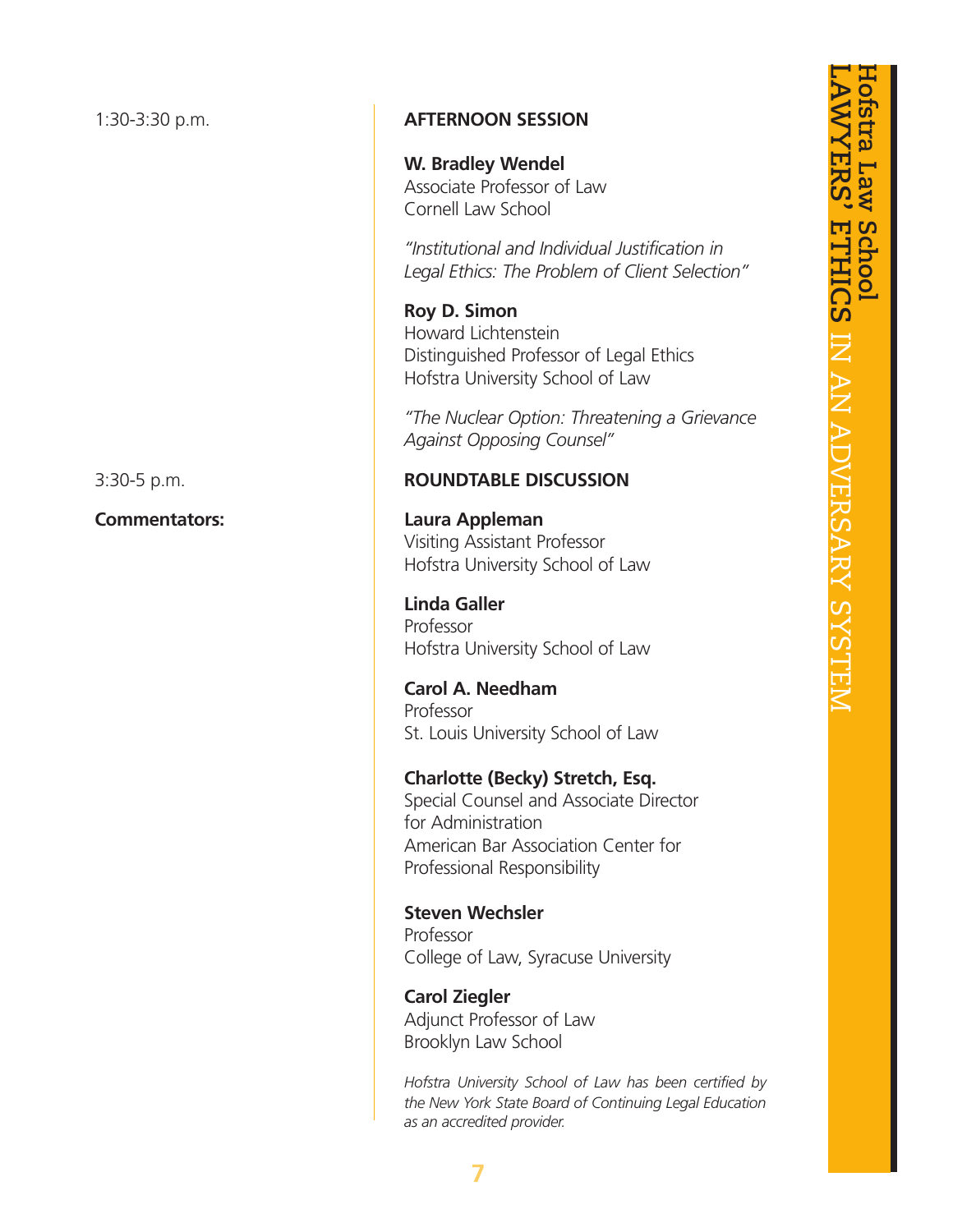# **REGISTRATION INFORMATION**

#### **CONFERENCE REGISTRANTS**

Complete and return the registration form with a check made payable to Hofstra University School of Law. Please indicate the session(s) you plan to attend. Your official name tag and registration packet may be picked up at the Conference Registration Desk, which will be open during these hours at the following locations.

Sunday, October 30, 2005 Hofstra Cultural Center Foyer Sondra and David S. Mack Student Center North Campus 8 a.m.-4 p.m.

Monday, October 31, 2005 Hofstra Cultural Center Foyer Sondra and David S. Mack Student Center North Campus 8 a.m.-3 p.m.

Tuesday, November 1, 2005 Barbara and Maurice A. Deane Law Library Foyer Hofstra University School of Law 8 a.m.-3 p.m.

On-site registration will be available as space permits. Hofstra University facilities are 100-percent accessible to persons with disabilities.

#### **HOFSTRA STUDENTS, FACULTY, ADMINISTRATORS AND STAFF**

All events, with the exception of the brunch, banquet and luncheons, are free to Hofstra students, faculty, administrators and staff upon presentation of a current HofstraCard. However, admission to all conference events is limited to those who register in advance. Unfortunately, free admission to conference events cannot be extended to family and friends of members of the Hofstra University community.

Please complete and return the registration form to Joanne Ramirez, administrative assistant to the dean, Hofstra University School of Law, 121 Hofstra University, Hempstead, NY 11549-1210.

#### **MEMBERS OF THE PRESS**

Complimentary press passes to all conference events will be provided to members of the press. Please notify Joanne Ramirez by phone at (516) 463-5854, or by fax at (516) 463-6091. Parking arrangements will be made if notification is received on or before October 14, 2005. Thereafter, every effort will be made to accommodate those with press credentials.

#### **CONTINUING LEGAL EDUCATION CREDITS**

Hofstra University School of Law is an accredited New York State CLE provider. New York CLE credits are available to satisfy the Ethics requirement for attorneys attending the conference. Please advise the CLE service secretary at the registration desk if you wish CLE credit. Lawyers admitted in jurisdictions other than New York should check with those jurisdictions to determine CLE requirements in their states. Scholarships are available. To apply call Dawn Marzella at (516) 463-6889.

#### **OFFICIAL CONFERENCE HOTELS**

The Garden City Hotel in Garden City and the L.I. Marriott Hotel and Conference Center in Uniondale have been designated as the official conference hotels. Following are the room rates and cutoff dates for room reservations. All hotel reservations will be handled directly through the hotels.

#### THE GARDEN CITY HOTEL

An Inter-Continental Global Partner Hotel 45 Seventh Street Garden City, New York 11530 Attention: Reservations Manager Telephone: (516) 747-3000 or (800) 547-0400 Fax: (516) 747-1414 Room rate: \$185 per night, single or double occupancy. (Rate guaranteed until October 10, 2005).

#### LONG ISLAND MARRIOTT HOTEL AND CONFERENCE CENTER

101 James Doolittle Boulevard Uniondale, New York 11553 Attention: Reservations Manager Telephone: (516) 794-3800 or (800) 832-6255 Fax: (516) 794-5936 Room rate: \$169 per night, single or double occupancy. (Depending upon availability).

You may also call the Wingate Inn. There is no corporate rate available for this conference.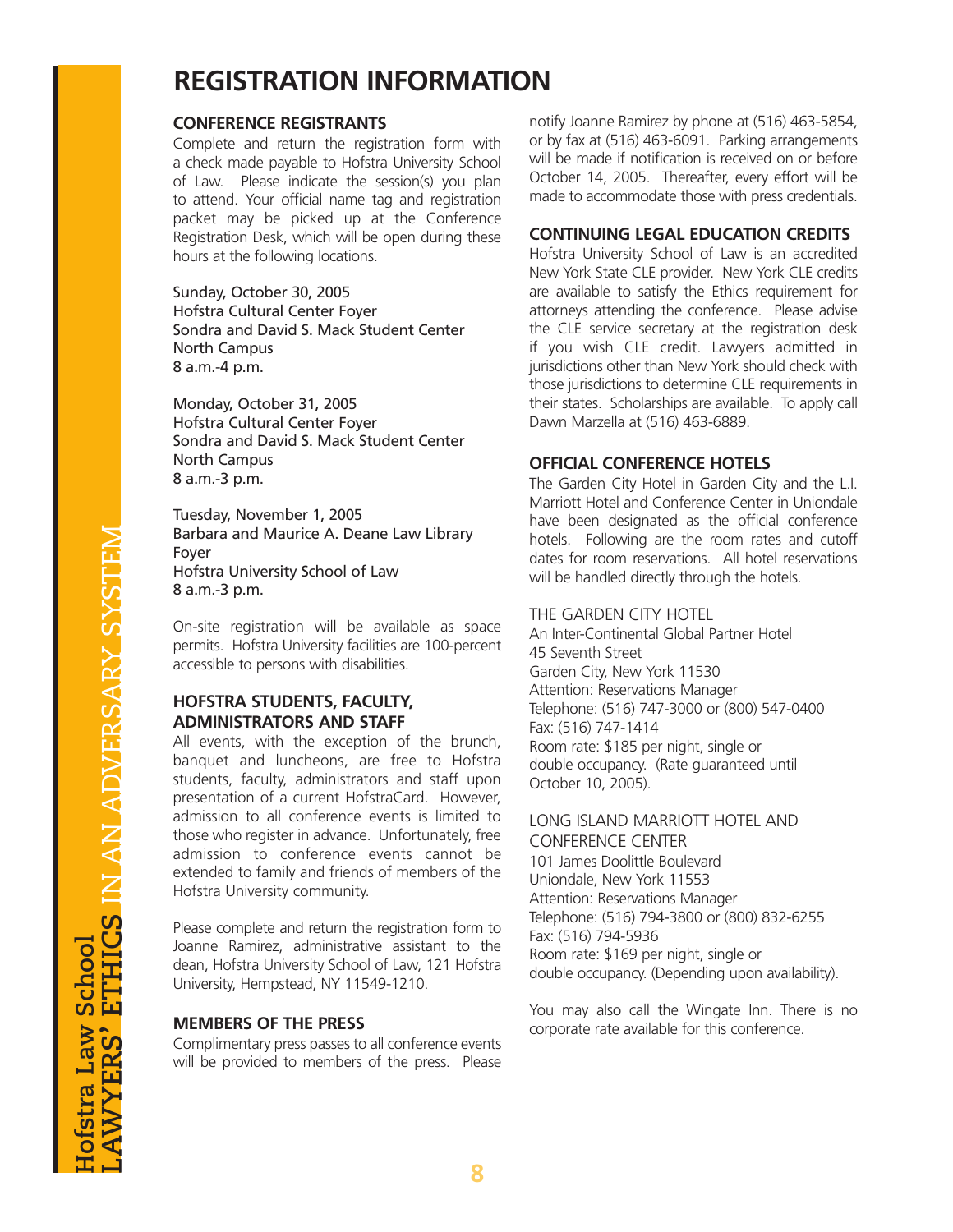WINGATE INN 821 Stewart Avenue Garden City, New York 11530 Attention: Hotel Reservations Telephone: (516) 705-9000

Please make your reservations as early as possible as the number of rooms is limited. When making your reservations, please identify yourself as a participant in the Hofstra Law School Ethics Conference.

All reservations will be held until 6 p.m. on the day of arrival unless the reservation is accompanied by payment with a major credit card.

#### **LOCATION OF HOFSTRA UNIVERSITY**

Hofstra University is located in Hempstead, New York, about 25 miles east of New York City, less than an hour away by train or automobile. The campus is located approximately 30 minutes by car from either John F. Kennedy International Airport or LaGuardia Airport.

#### **BY CAR**

From Eastern Long Island: Take Northern State Parkway to Meadowbrook Parkway South (exit 31A), or Southern State Parkway to Meadowbrook Parkway North (exit 22N). Take Meadowbrook Parkway to exit M4 (Hempstead Turnpike). Follow Hempstead Turnpike (Route 24) west to Hofstra, approximately 1 1/2 miles.

From New York City: Take the Long Island Expressway to exit 38, Northern State Parkway, to Meadowbrook Parkway South (exit 31A), or Southern State Parkway to Meadowbrook Parkway North (exit 22N). Take Meadowbrook Parkway to exit M4 (Hempstead Turnpike). Follow Hempstead Turnpike (Route 24) west to Hofstra, approximately 1 1/2 miles.

#### **TRANSPORTATION FROM AIRPORTS**

Please call for reservations in advance:

Horizon Transportation Service Personalized Transportation Service (516) 438-4891

U.S. Limousine and Car Service Personalized Transportation Service (516) 352-2225 or (800) 962-2827

**NOTE: There are no official fares charged by New York City yellow cabs between the airports and the Hofstra campus. Please confirm charges with driver before starting your trip.**

#### **TRANSPORTATION VIA THE LIRR**

The Long Island Rail Road (LIRR) has frequent commuter service to the Hempstead Station from Pennsylvania Station, located at 34th Street and 7th Avenue, New York City, and Flatbush Avenue Station in Brooklyn, New York. From the Hempstead Station use either the Hofstra University courtesy bus that meets every train at the Hempstead Station or a local taxi service to the Hofstra campus.

All Island Transportation (516) 481-1111

Ollie's Airport Service (516) 437-0505, (516) 352-6633, or (718) 229-5454

Pub Taxi Service (516) 481-0675

#### **Please return completed registration form on or before October 14, 2005, to:**

#### **Joanne Ramirez**

Administrative Assistant to the Dean Hofstra University School of Law 121 Hofstra University Hempstead, NY 11549-1210 lawethics@hofstra.edu

**Please make check(s) payable to Hofstra University School of Law.**

Registration fees are refundable until October 14, 2005. Thereafter, registration fees are nonrefundable.

Limited space is available. However, if conditions permit, there will be on-site registration on a first-come, first-served basis.

**For more information, please contact:**

Hofstra Law School: phone (516) 463-5854; fax (516) 463-6091

For 24-hour information call the HOFSTRA EVENTS LINE at (516) 463-5533.

**Visit the Hofstra Web site at www.hofstra.edu/academics/law/law\_ethics\_2005\_schedule.cfm.**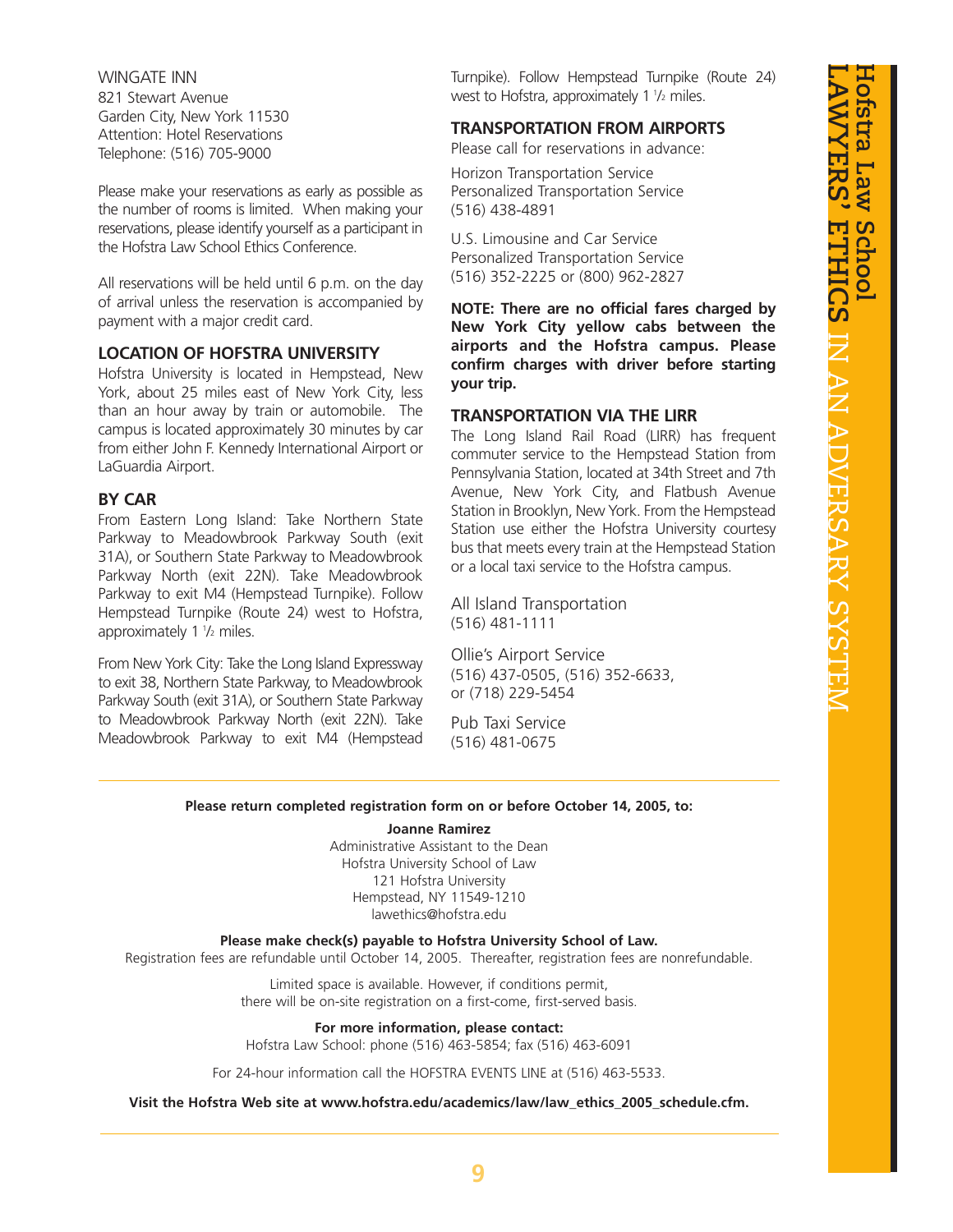# **CONFERENCE REGISTRATION FEES**

Full conference fee includes all conference events and meals (excluding the banquet, with the exception of Category 1 attendees).

*On Tuesday, November 1, Hofstra Law School graduates will be admitted to the conference events at no charge.*

|                                                                                                                                                                                                                                                                                         | <b>Full Conference</b> | <b>Individual Day</b> |  |  |  |  |
|-----------------------------------------------------------------------------------------------------------------------------------------------------------------------------------------------------------------------------------------------------------------------------------------|------------------------|-----------------------|--|--|--|--|
| <b>CATEGORY I</b><br>Law Professors<br>Attorneys in private practice<br>Members of the general public                                                                                                                                                                                   | $$475*$                | \$125                 |  |  |  |  |
| <b>CATEGORY II</b><br>Disciplinary counsel<br>Government lawyers<br>Bar Association staff/employees<br>Public interest/non-profit/Legal Aid lawyers                                                                                                                                     | \$195                  | \$75                  |  |  |  |  |
| <b>CATEGORY III</b><br>Hofstra Law graduates                                                                                                                                                                                                                                            | \$100                  | \$50                  |  |  |  |  |
| Senior citizens (over 65)<br>Must include copy of Medicare card                                                                                                                                                                                                                         |                        |                       |  |  |  |  |
| Non-Hofstra students<br>Must include copy of valid school ID                                                                                                                                                                                                                            |                        |                       |  |  |  |  |
| Note: Per person cost includes all conference events and meals,<br>excluding banquet                                                                                                                                                                                                    |                        |                       |  |  |  |  |
| Current Hofstra students, faculty and staff **<br>Must include copy of current HofstraCard<br>(does not include meals or banquet)                                                                                                                                                       |                        | NO FEE                |  |  |  |  |
| Full conference fee includes banquet for category I attendees.<br>$^{\star}$<br>If you are a current Hofstra student or staff member and would like to attend the brunch on<br>$***$<br>Sunday, or the luncheon on Monday or Tuesday, there will be additional fees as indicated below: |                        |                       |  |  |  |  |
| <b>Brunch</b><br>Sunday, October 30, 2005                                                                                                                                                                                                                                               | \$15                   |                       |  |  |  |  |
| <b>Luncheon and Address</b><br>Monday, October 31, 2005                                                                                                                                                                                                                                 | \$15                   |                       |  |  |  |  |
| <b>Luncheon and Address</b><br>Tuesday, November 1, 2005                                                                                                                                                                                                                                | \$15                   |                       |  |  |  |  |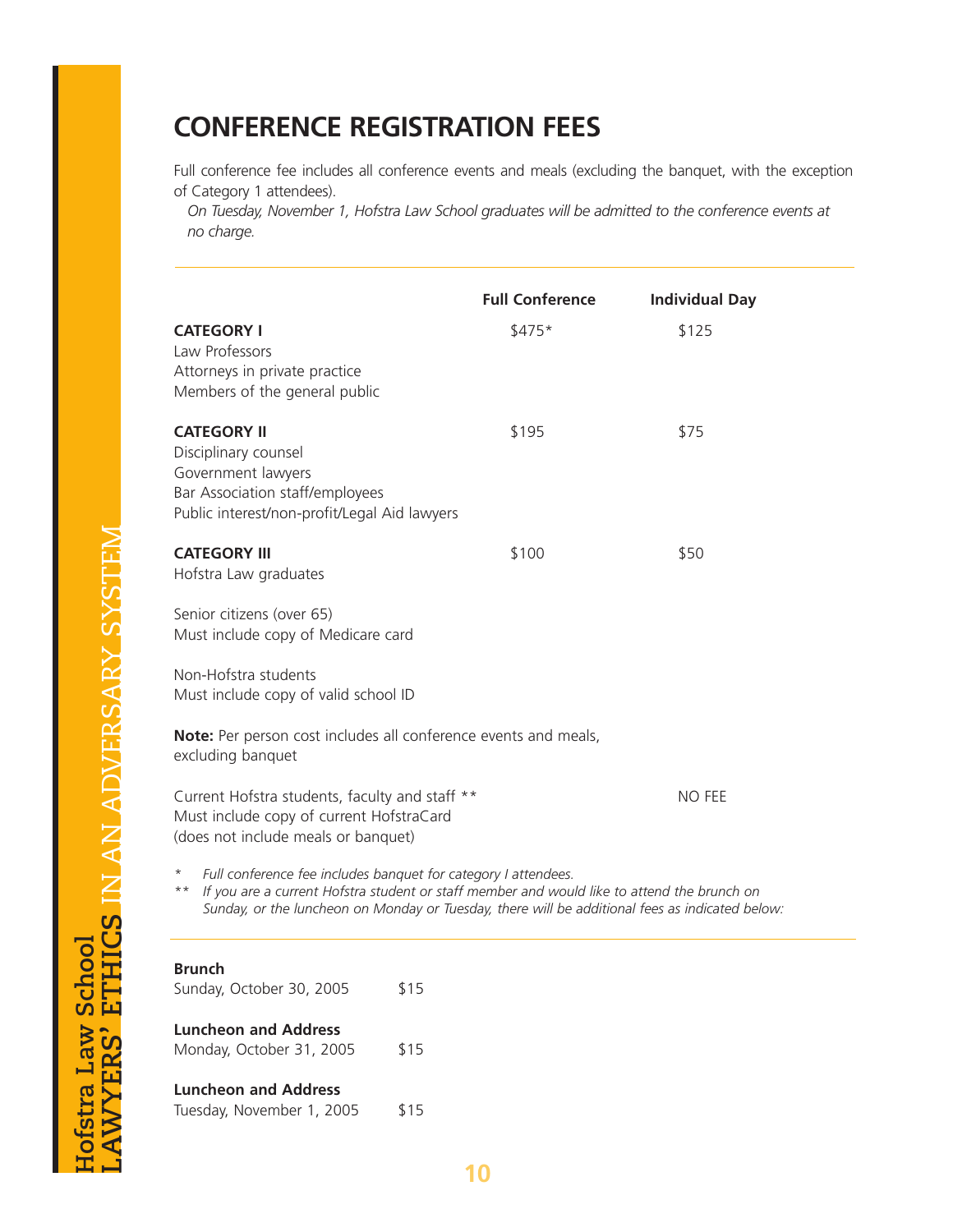# **REGISTRATION FORM**

Your official conference name tag will reflect the information you provide on the first three lines below.

### **REGISTRATION FEES**

*Please fill in the amount paid.*

|                            | THE THE MEIOM.<br>Please type or print clearly.                       |                                                                                  |                                                                                                      |                    |  |  |
|----------------------------|-----------------------------------------------------------------------|----------------------------------------------------------------------------------|------------------------------------------------------------------------------------------------------|--------------------|--|--|
|                            |                                                                       |                                                                                  | <b>CATEGORY I</b>                                                                                    |                    |  |  |
| <b>NAME</b>                |                                                                       |                                                                                  | <b>CATEGORY II</b>                                                                                   |                    |  |  |
| <b>TITLE</b>               |                                                                       |                                                                                  | <b>CATEGORY III</b>                                                                                  | $\mathbf{\hat{z}}$ |  |  |
| FIRM/ORGANIZATION          |                                                                       |                                                                                  | (Hofstra students, faculty and staff)<br>Brunch/Luncheon                                             |                    |  |  |
| <b>ADDRESS</b>             |                                                                       |                                                                                  |                                                                                                      | \$                 |  |  |
| <b>CITY</b>                |                                                                       |                                                                                  | The Sunday night banquet is included                                                                 |                    |  |  |
| <b>ZIP</b><br><b>STATE</b> |                                                                       | for all Category I registrants who attend<br>the full conference. If you wish to |                                                                                                      |                    |  |  |
| <b>TELEPHONE</b>           |                                                                       |                                                                                  | attend the banquet, but not the full<br>conference, please call Joanne Ramirez<br>at (516) 463-5854. |                    |  |  |
| <b>FAX</b>                 |                                                                       |                                                                                  |                                                                                                      |                    |  |  |
|                            | E-MAIL                                                                |                                                                                  |                                                                                                      |                    |  |  |
|                            | <b>FORM OF PAYMENT</b>                                                |                                                                                  |                                                                                                      |                    |  |  |
| $\Box$                     | <b>CHECK</b><br>(MADE PAYABLE TO HOFSTRA UNIVERSITY<br>SCHOOL OF LAW) |                                                                                  |                                                                                                      |                    |  |  |
| $\Box$                     | <b>MASTERCARD</b><br>$\Box$                                           | <b>VISA</b>                                                                      |                                                                                                      |                    |  |  |
|                            | NAME AS IT APPEARS ON CREDIT CARD                                     |                                                                                  |                                                                                                      |                    |  |  |
|                            | <b>SIGNATURE</b>                                                      |                                                                                  |                                                                                                      |                    |  |  |
|                            | CREDIT CARD NUMBER EXPIRATION DATE                                    |                                                                                  |                                                                                                      |                    |  |  |